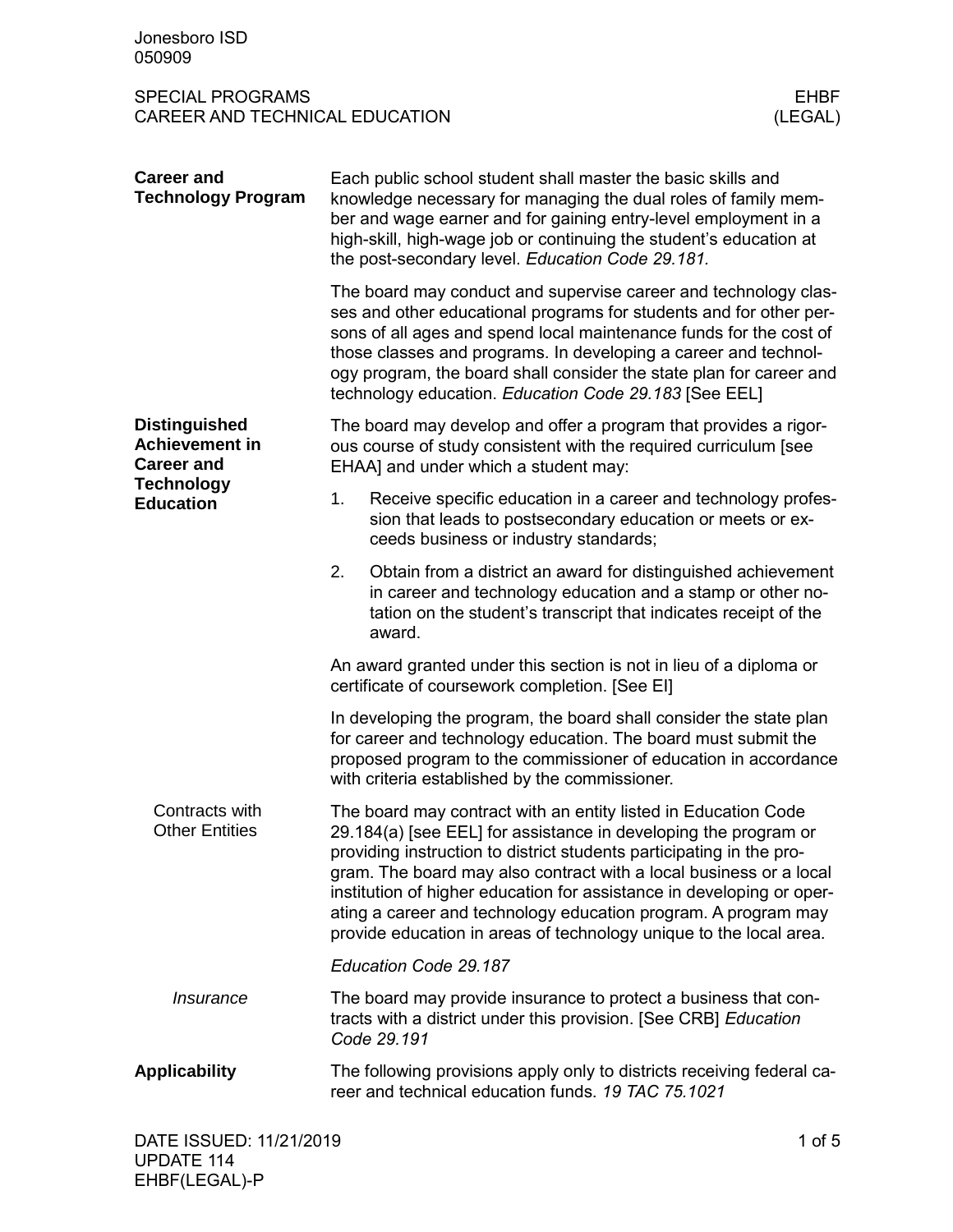## SPECIAL PROGRAMS EHBF CAREER AND TECHNICAL EDUCATION

| <b>Federal CTE</b><br>Funding        | An eligible secondary entity seeking financial assistance under the<br>Carl D. Perkins Act of 2006 shall submit a local plan to the Texas<br>Education Agency (TEA) as described in 20 U.S.C. 2354, in ac-<br>cordance with requirements establish by TEA. Each eligible recipi-<br>ent that receives funding under the Carl D. Perkins Act of 2006<br>shall use the funds to improve career and technical education pro-<br>grams in compliance with 20 U.S.C. 2355. 19 TAC 75.1022 |  |  |  |
|--------------------------------------|--------------------------------------------------------------------------------------------------------------------------------------------------------------------------------------------------------------------------------------------------------------------------------------------------------------------------------------------------------------------------------------------------------------------------------------------------------------------------------------|--|--|--|
|                                      | For information regarding federal career and technical funds under<br>the "Strengthening Career and Technical Education for the 21st<br>Century Act" (the reauthorization of the Carl D. Perkins Act of<br>2006), see 20 U.S.C. 2301 et seq.                                                                                                                                                                                                                                         |  |  |  |
| <b>Program Evaluation</b>            | A district shall annually evaluate its career and technical education<br>programs. 19 TAC 75.1025                                                                                                                                                                                                                                                                                                                                                                                    |  |  |  |
| <b>Special Populations</b>           | Members of special populations shall be provided career and tech-<br>nical services in accordance with all applicable federal and state<br>laws, regulations, and rules. 19 TAC 75.1023(a)                                                                                                                                                                                                                                                                                           |  |  |  |
| <b>Definition</b>                    | For purposes of this section, a "member of a special population" in-<br>cludes:                                                                                                                                                                                                                                                                                                                                                                                                      |  |  |  |
|                                      | 1.<br>An individual with a disability [see EHBAB];                                                                                                                                                                                                                                                                                                                                                                                                                                   |  |  |  |
|                                      | 2.<br>An individual from an economically disadvantaged family, in-<br>cluding low-income youth and adults;                                                                                                                                                                                                                                                                                                                                                                           |  |  |  |
|                                      | 3.<br>An individual preparing for nontraditional fields;                                                                                                                                                                                                                                                                                                                                                                                                                             |  |  |  |
|                                      | A single parent, including a single pregnant woman;<br>4.                                                                                                                                                                                                                                                                                                                                                                                                                            |  |  |  |
|                                      | 5.<br>An out-of-workforce individual;                                                                                                                                                                                                                                                                                                                                                                                                                                                |  |  |  |
|                                      | 6.<br>An English learner;                                                                                                                                                                                                                                                                                                                                                                                                                                                            |  |  |  |
|                                      | 7.<br>A homeless individual described in Section 725 of the McKin-<br>ney-Vento Homeless Assistance Act;                                                                                                                                                                                                                                                                                                                                                                             |  |  |  |
|                                      | Youth who are in, or have aged out of, the foster care system;<br>8.<br>and                                                                                                                                                                                                                                                                                                                                                                                                          |  |  |  |
|                                      | Youth with a parent who is a member of the armed forces and<br>9.<br>is on active duty.                                                                                                                                                                                                                                                                                                                                                                                              |  |  |  |
|                                      | 20 U.S.C. 2302(29)                                                                                                                                                                                                                                                                                                                                                                                                                                                                   |  |  |  |
| Students with<br><b>Disabilities</b> | A student with a disability shall be provided career and technical<br>education in accordance with all applicable federal law and regula-<br>tions including the Individuals with Disabilities Education Act<br>(IDEA) of 2004 and its implementing regulations, state statutes,<br>and rules of the SBOE and the commissioner.                                                                                                                                                      |  |  |  |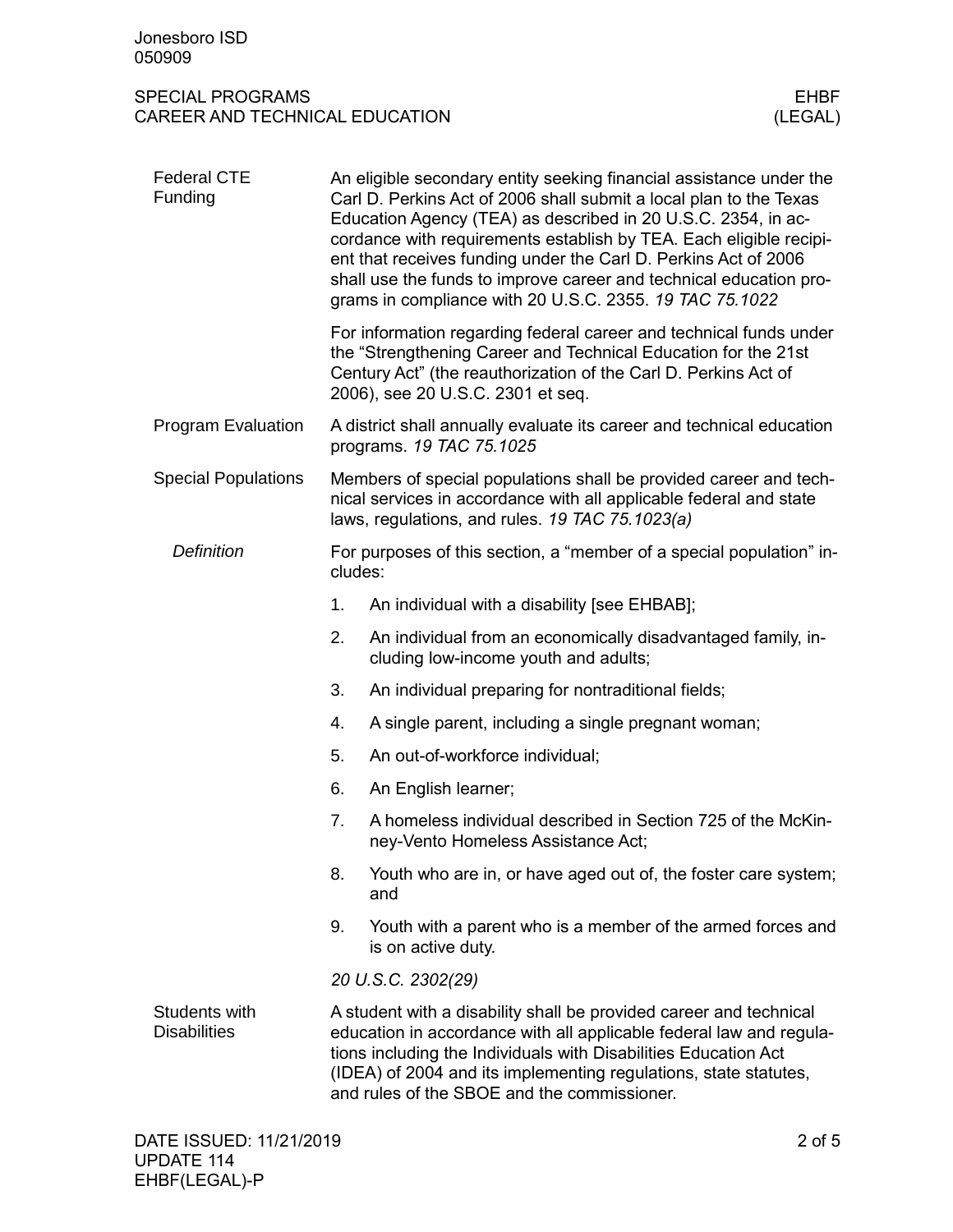## SPECIAL PROGRAMS AND RESERVE THE SERVE THAT IS A RESERVE THAT THE SERVE THAT THE SERVE THAT THE SERVE THAT THE CAREER AND TECHNICAL EDUCATION (LEGAL)

A student with a disability shall be instructed in accordance with the student's individualized education program (IEP), in the least restrictive environment, as determined by the admission, review, and dismissal (ARD) committee. If a student with a disability is unable to receive a free appropriate public education (educational benefit) in a regular career and technical education program, using supplementary aids and services, the student may be served in separate programs designed to address the student's occupational/training needs, such as career and technical education for students with disabilities (CTED). [See EHBA]

A student with a disability identified in accordance with IDEA of 2004 is an eligible participant in career and technical education when the following requirements are met:

- 1. The ARD committee shall include a representative from career and technical education, preferably the teacher, when considering initial or continued placement of a student in career and technical education program;
- 2. Planning for the student shall be coordinated among career and technical education, special education, and state rehabilitation agencies and should include a coherent sequence of courses;
- 3. A district shall monitor to determine if the instruction being provided a student with a disability in career and technical education classes is consistent with the student's IEP;
- 4. A district shall provide supplementary services that each student with a disability needs to successfully complete a career and technical education program, such as curriculum modification, equipment modification, classroom modification, supportive personnel, and instructional aids and devices;
- 5. A district shall help fulfill the transitional service requirements of the IDEA of 2004 and implementing regulations, state statutes, and rules of the commissioner for each student with a disability who is completing a coherent sequence of career and technical education courses; and
- 6. When determining placement in a career and technical education classroom, the ARD committee shall consider a student's graduation plan, the content of the individual transition plan, the IEP, and classroom supports. Enrollment numbers should not create a harmful effect on student learning for a student with or without disabilities in accordance with the provisions in the IDEA of 2004 and its implementing regulations.

*19 TAC 75.1023*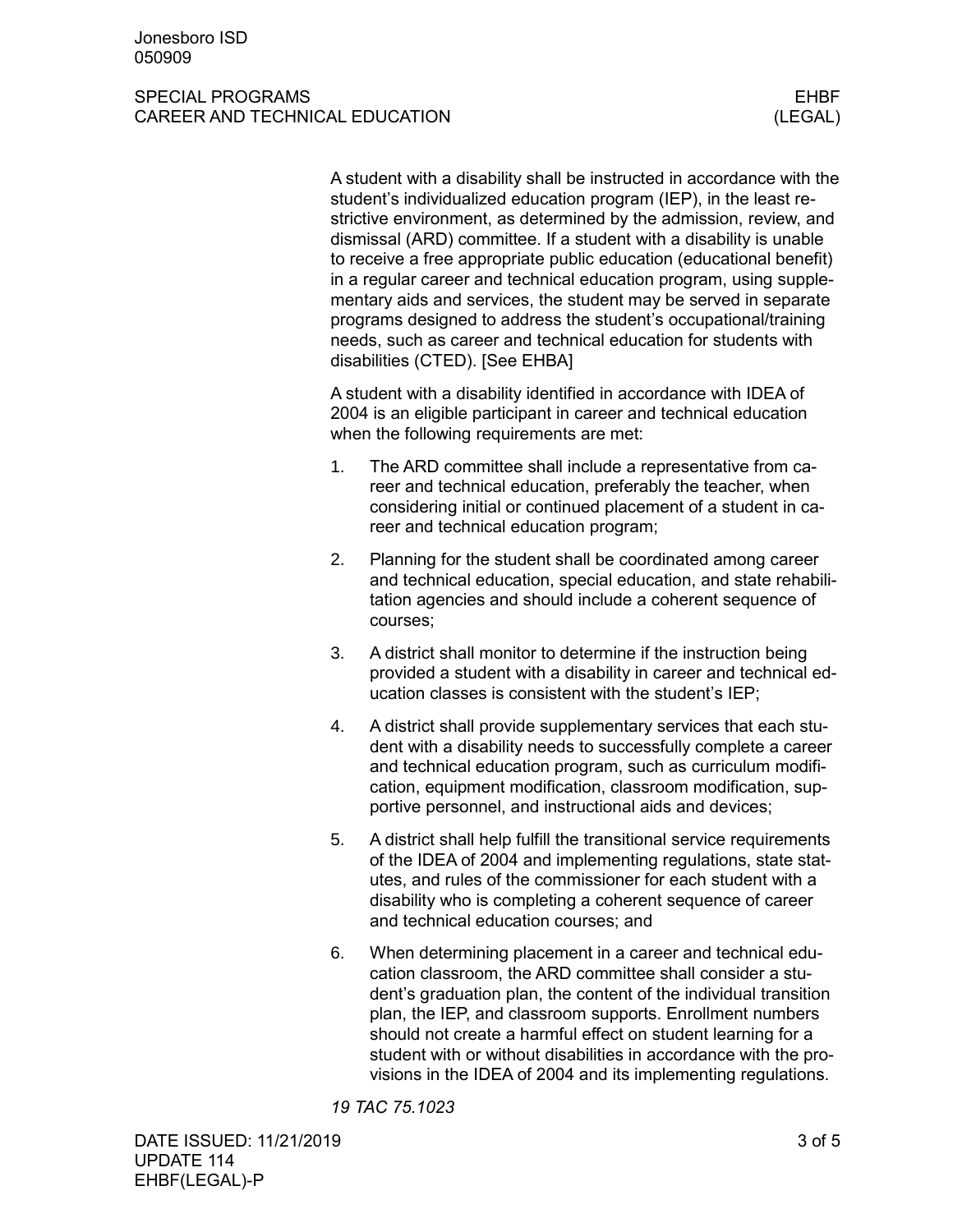## SPECIAL PROGRAMS<br>CAREER AND TECHNICAL EDUCATION (LEGAL) CAREER AND TECHNICAL EDUCATION

| <b>Student</b><br>Organizations | A district may use federal career and technical education funds to<br>provide opportunities for student participation in approved student<br>leadership organizations and assist career and technical student<br>organizations in accordance with all applicable federal and state<br>laws, rules, and regulations. A student shall not, however, be re-<br>quired to join a career and technical student organization. Student<br>participation in career and technical student organizations shall be<br>governed in accordance with 19 Administrative Code Chapter 76<br>(extracurricular activities). |                                                                                                                                                                                                         |                                                                                                                                                                                                                                                      |  |  |  |  |
|---------------------------------|-----------------------------------------------------------------------------------------------------------------------------------------------------------------------------------------------------------------------------------------------------------------------------------------------------------------------------------------------------------------------------------------------------------------------------------------------------------------------------------------------------------------------------------------------------------------------------------------------------------|---------------------------------------------------------------------------------------------------------------------------------------------------------------------------------------------------------|------------------------------------------------------------------------------------------------------------------------------------------------------------------------------------------------------------------------------------------------------|--|--|--|--|
|                                 | The following career and technical student organizations are rec-<br>ognized by the U.S. Department of Education and TEA:                                                                                                                                                                                                                                                                                                                                                                                                                                                                                 |                                                                                                                                                                                                         |                                                                                                                                                                                                                                                      |  |  |  |  |
|                                 | 1.                                                                                                                                                                                                                                                                                                                                                                                                                                                                                                                                                                                                        |                                                                                                                                                                                                         | Business Professionals of America (BPA);                                                                                                                                                                                                             |  |  |  |  |
|                                 | 2.                                                                                                                                                                                                                                                                                                                                                                                                                                                                                                                                                                                                        | DECA;                                                                                                                                                                                                   |                                                                                                                                                                                                                                                      |  |  |  |  |
|                                 | 3.                                                                                                                                                                                                                                                                                                                                                                                                                                                                                                                                                                                                        |                                                                                                                                                                                                         | Future Business Leaders of America (FBLA);                                                                                                                                                                                                           |  |  |  |  |
|                                 | 4.                                                                                                                                                                                                                                                                                                                                                                                                                                                                                                                                                                                                        | FFA;                                                                                                                                                                                                    |                                                                                                                                                                                                                                                      |  |  |  |  |
|                                 | 5.                                                                                                                                                                                                                                                                                                                                                                                                                                                                                                                                                                                                        | Family, Career, and Community Leaders of America (FCCLA);                                                                                                                                               |                                                                                                                                                                                                                                                      |  |  |  |  |
|                                 | 6.                                                                                                                                                                                                                                                                                                                                                                                                                                                                                                                                                                                                        | Health Occupations Students of America (HOSA);                                                                                                                                                          |                                                                                                                                                                                                                                                      |  |  |  |  |
|                                 | 7.                                                                                                                                                                                                                                                                                                                                                                                                                                                                                                                                                                                                        | Technology Student Association (TSA); and                                                                                                                                                               |                                                                                                                                                                                                                                                      |  |  |  |  |
|                                 | 8.                                                                                                                                                                                                                                                                                                                                                                                                                                                                                                                                                                                                        | SkillsUSA.                                                                                                                                                                                              |                                                                                                                                                                                                                                                      |  |  |  |  |
|                                 |                                                                                                                                                                                                                                                                                                                                                                                                                                                                                                                                                                                                           | 19 TAC 75.1024 [See FM]                                                                                                                                                                                 |                                                                                                                                                                                                                                                      |  |  |  |  |
| <b>Certification Subsidy</b>    | A student is entitled to a subsidy for a certification exam if:                                                                                                                                                                                                                                                                                                                                                                                                                                                                                                                                           |                                                                                                                                                                                                         |                                                                                                                                                                                                                                                      |  |  |  |  |
|                                 | 1.                                                                                                                                                                                                                                                                                                                                                                                                                                                                                                                                                                                                        | The student:                                                                                                                                                                                            |                                                                                                                                                                                                                                                      |  |  |  |  |
|                                 |                                                                                                                                                                                                                                                                                                                                                                                                                                                                                                                                                                                                           | a.                                                                                                                                                                                                      | Successfully completes the career and technology pro-<br>gram of a school district in which the student receives<br>training and instruction for employment; or                                                                                      |  |  |  |  |
|                                 |                                                                                                                                                                                                                                                                                                                                                                                                                                                                                                                                                                                                           | b.                                                                                                                                                                                                      | Is enrolled in a special education program under Educa-<br>tion Code Chapter 29, Subchapter A; and                                                                                                                                                   |  |  |  |  |
|                                 | 2.                                                                                                                                                                                                                                                                                                                                                                                                                                                                                                                                                                                                        |                                                                                                                                                                                                         | The student passes a certification examination to qualify for a<br>license or certificate that is an industry certification for pur-<br>poses of state accountability [see AIA], administered while the<br>student is enrolled in a school district. |  |  |  |  |
|                                 |                                                                                                                                                                                                                                                                                                                                                                                                                                                                                                                                                                                                           | A student may not receive more than one subsidy under Education<br>Code 29.190.                                                                                                                         |                                                                                                                                                                                                                                                      |  |  |  |  |
|                                 |                                                                                                                                                                                                                                                                                                                                                                                                                                                                                                                                                                                                           | To obtain reimbursement for a subsidy paid under this provision, a<br>district must pay the fee for the examination and submit to the<br>commissioner a written application on a form prescribed by the |                                                                                                                                                                                                                                                      |  |  |  |  |